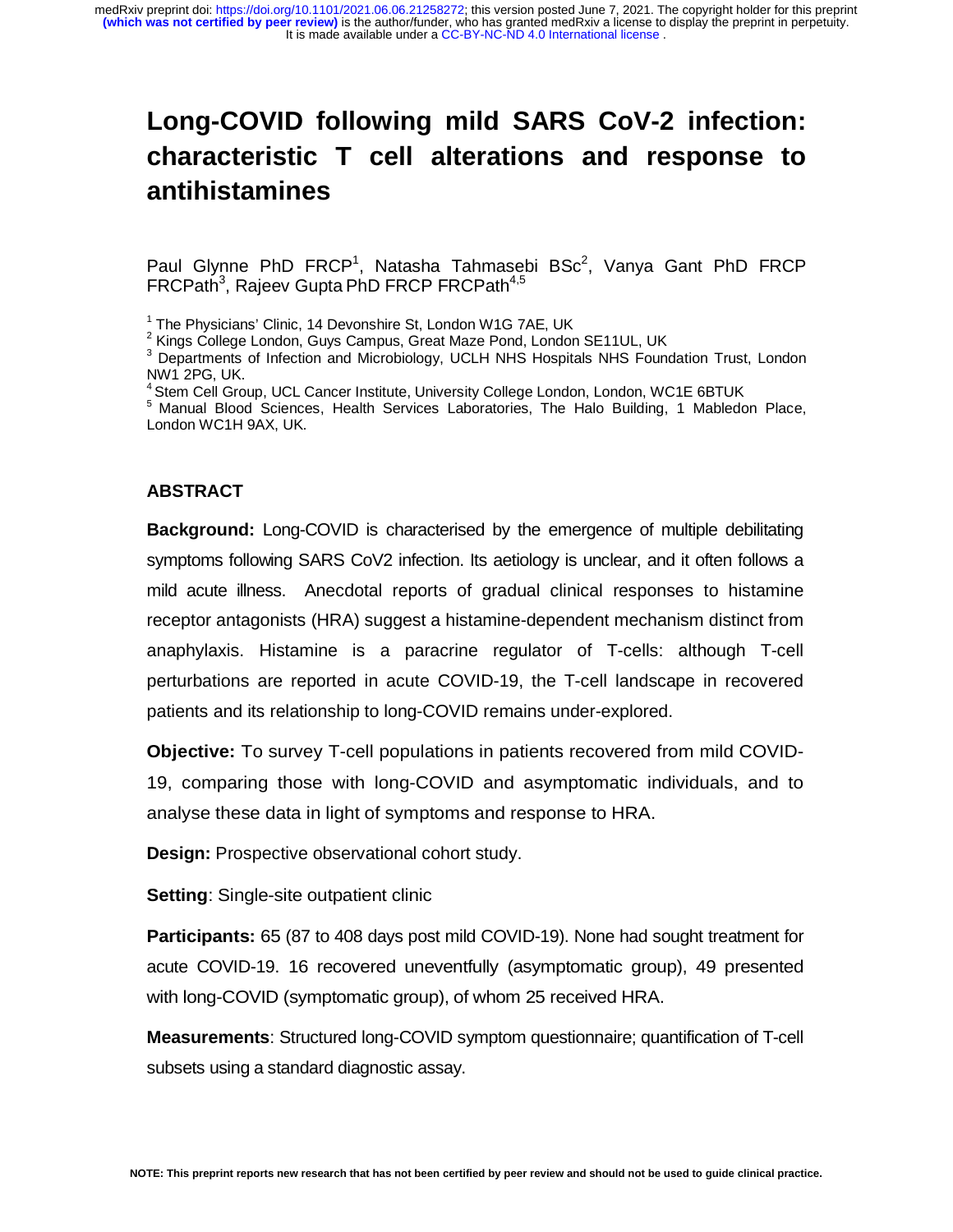**Results**: HRA significantly reduced mean symptom burden. T-cell profiles distinguished asymptomatic and long-COVID groups, but did not predict response to HRA. Long-COVID patients had reduced CD4+ and CD8+ effector memory (EM) cells and increased PD-1 expression on central memory (CM) cells. Asymptomatic controls had reduced CD8+ EM cells and increased CD28 expression on CM cells.

**Conclusion:** HRA reduce long-COVID symptoms. T-cell perturbations persist for up to 400 days following mild acute COVID-19 irrespective of long-COVID symptoms.

**Limitations**: Preliminary, single health system study.

**Primary Funding Source**: Philanthropic donations from The Dominvs Group and Sir Peter Wood

#### **INTRODUCTION**

As of late May 2021, there have been in excess of 170 million cases of COVID-19 worldwide, with more than 3.5 million deaths (https://coronavirus.jhu.edu/map.html). Not all patients surviving the acute infection recover rapidly and uneventfully. Initial resolution of the acute illness may be followed by a combination of clinical sequelae, including but not limited to pulmonary, neurologic, dermatologic, cardiac, renal, endocrine and autoinflammatory phenomena, collectively described as long-COVID (1). Importantly, such symptoms may develop following apparent recovery from an initially mild acute illness that did not require medical intervention. It is not uncommon for at least one symptom may persist up to and beyond 7 months(2).

The majority of patients presenting with long-COVID will not have been hospitalised or sustained significant end-organ damage during their initial illness. In contrast to acute COVID-19, it predominantly affects younger patients with few comorbidities, who had relatively mild initial infectious symptoms and who did not come to medical attention until their long-COVID symptoms appeared. It is expected to place increasing burdens on healthcare systems, and by delaying the return of these often working people to normal life, it will have wider societal and economic impacts(3,4).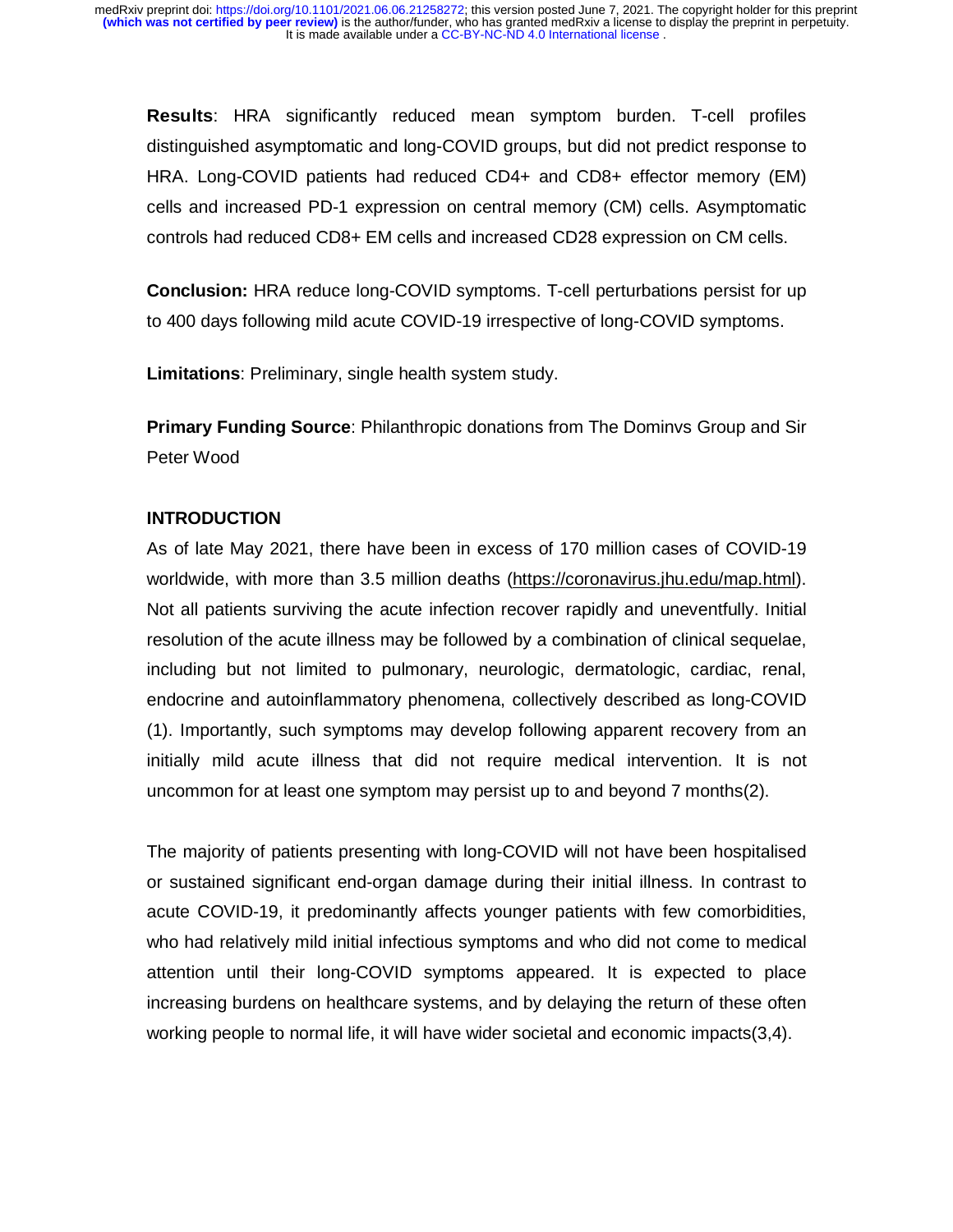Long-COVID shares many features with other post-viral and idiopathic chronic fatigue syndromes(1). Persistent alterations both in the numbers of various T-Cell subtypes and their biological properties have been reported in such disorders(5,6). In acute COVID, perturbations in both B- and T-Cells are observed irrespective of disease severity(7,8). Studies of T-Cells from individuals who have recovered from COVID-19 have thus far focussed on antigen specificity, primarily to understand cellular immunity to SARS-CoV2(7,9,10). Beyond this, a detailed survey of any immunological sequelae that may persist following clearance of SARS-CoV2 and how they might relate to a cohort of long-COVID sufferers is lacking.

Whilst some patients presenting with long-COVID, particularly those who were hospitalised during their initial illness, will have clinical signs and abnormal blood or other tests, the majority do not, and there are currently no validated laboratory tests for the condition. Objective diagnostic criteria and treatment strategies are urgently required, especially as attempts to better define it remain suboptimal(4,11). Currently, several key clinicopathological questions are unanswered, specifically (i) why those individuals who go on to develop long-COVID do so; (ii) the pathological mechanisms responsible for it, and (iii) the rationale for, and efficacy of, candidate therapies.

To address these clinical imperatives, we report here the findings of a preliminary observational study undertaken in a single medical outpatient clinic to (i) describe the range of clinical symptoms in a cohort of patients presenting with long-COVID; (ii) investigate the possible benefit of HRA on long COVID symptoms; and (iii) interpret these in the light of simultaneous peripheral blood flow cytometry analysis, focusing on the numbers and phenotype of cells important to acquired antiviral immunity. All patients in the study had a mild initial infection – none had required hospitalisation for acute COVID-19, and none had received prior immunomodulatory therapy. Volunteers who had uneventfully and rapidly recovered from proven COVID infection were recruited as controls.

**METHODS Study setting**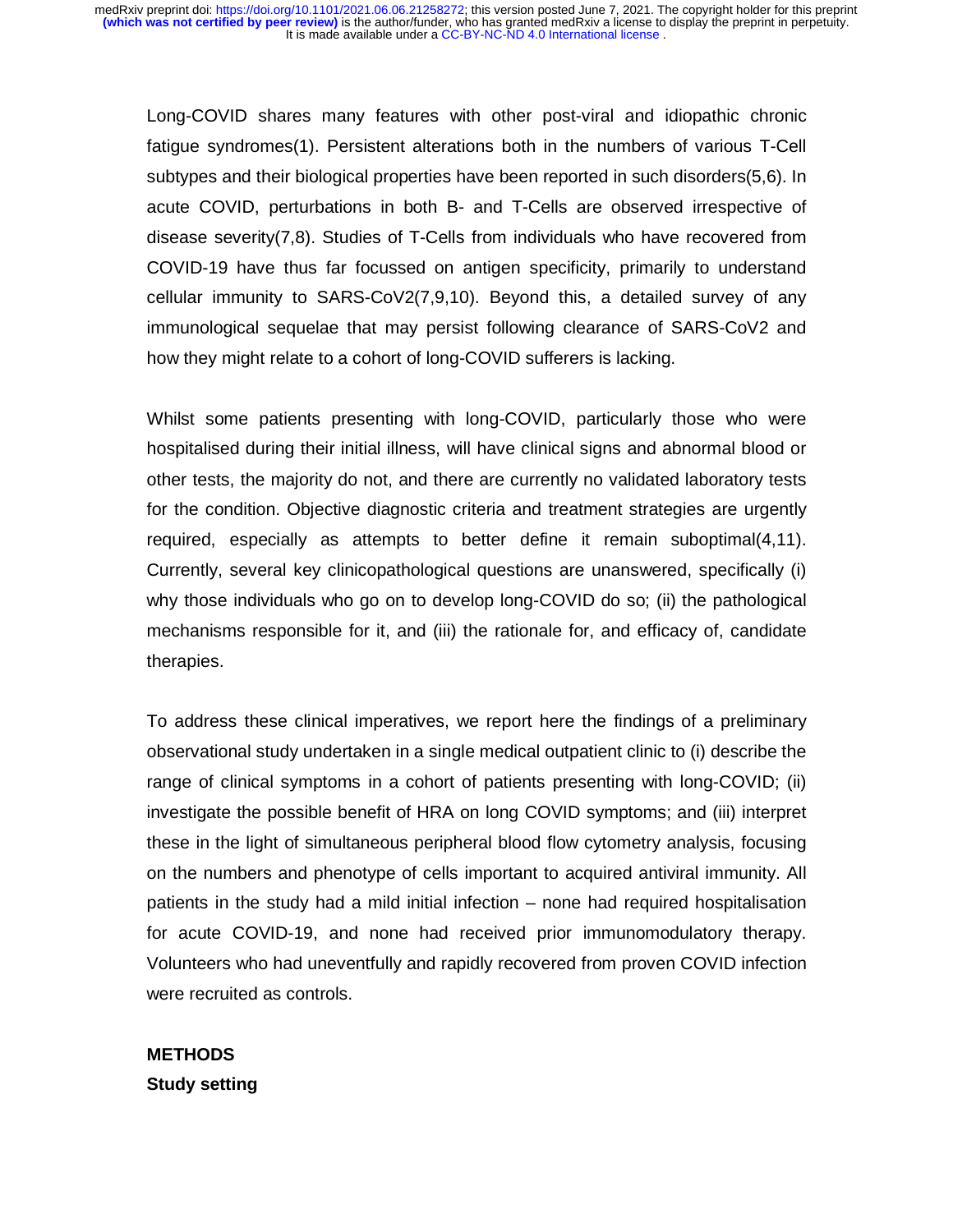The Physicians' Clinic (TPC; part of HCA healthcare UK, the study sponsor) is a private outpatient and diagnostic centre in London.

#### **Study design**

This is a prospective observational study of patients previously diagnosed with mild COVID-19 who having initially recovered, subsequently developed persistent protean symptoms suggestive of long-COVID. Participants were recruited between November 2020 and April 2021. None had previously sought medical attention or "treatment" for acute COVID-19, none had a history of autoimmunity, and none had received immunomodulatory medications.

We recruited 49 patients with long-COVID ("symptomatic group", symptoms >84 days following acute COVID-19 infection; physician or laboratory diagnosis) to undergo blood sampling to measure several haematological and biochemical variables, and for flow cytometry. The tests were also offered to 16 volunteer clinician colleagues, all of whom had either PCR or serological evidence of COVID-19 and who had recovered uneventfully ("asymptomatic group"). The age and gender distributions of the two groups were similar

A symptom questionnaire was designed with a binary symptom grid to initially record the presence (score 1) or absence (score 0) of the following long-COVID symptom categories: fatigue, constitutional upset (sweats, fever, arthralgia, myalgia), breathlessness, post-exertional malaise (PEM), chest pain, neurological (headaches, neurosensory, brain fog), neuropsychiatric (anxiety, insomnia), dysautonomia (postural tachycardia), ear, nose and throat symptoms, gastrointestinal disturbance (food intolerance, diarrhoea, bloating), and dermatological manifestations (rashes, flushing, urticaria), to give a maximum possible symptom score of 11. The questionnaires were collated by one of us (NT) who was not involved in the management of the patients, and blinded to their clinical details.

The study protocol, patient consent form, information leaflets and questionnaire were submitted to the host Institutions' IRB and approved. Patients and volunteers who consented to participate were subsequently fully informed of the analysis results, which were discussed face to face.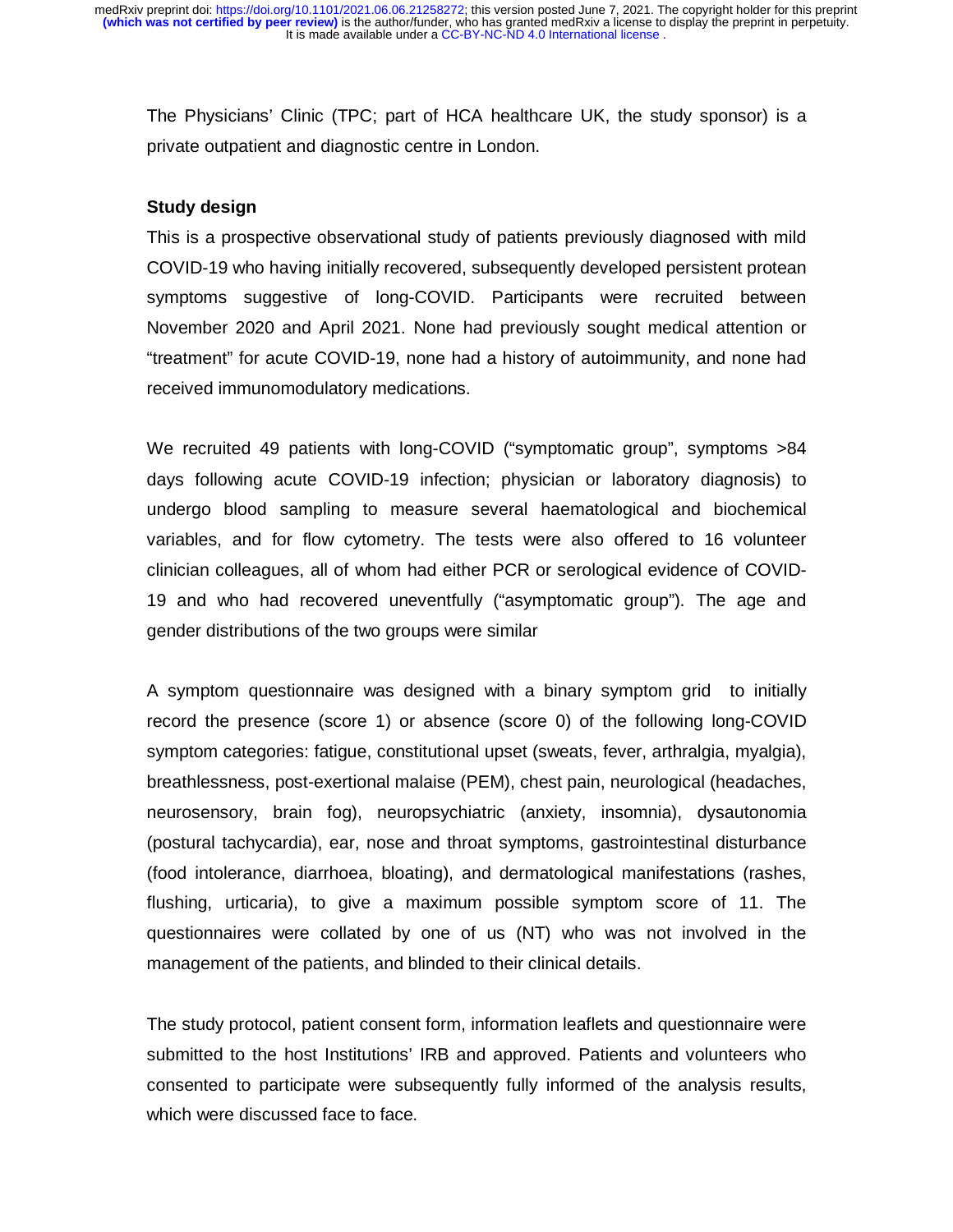Initially patients were offered supportive care only. However, as the study progressed, all patients were offered empiric treatment trials with a combination of H1 (Loratidine 10 mg twice daily or Fexofenadine 180 mg twice daily) and H2 (Famotidine 40 mg once daily or Nizatidine 300 mg once daily) receptor antagonists (HRA) for a minimum of 4 weeks as part of their on-going care. Of the 49 long COVID study participants, 25 patients consented to try to HRA. Between 4 -16 weeks after starting treatment, both HRA-treated and untreated patients were asked to grade their symptoms as now absent, identical, better, or worse. In this analysis 'absent' or 'better' scored 0, and 'identical' or worse, 1.

#### **Flow cytometry and additional laboratory measurements**

This was performed on peripheral blood collected in EDTA. The Beckman Coulter TQ-prep whole blood lysis system (Beckman Coulter Life Sciences, High Wycombe, UK) was used to prepare cells for flow cytometry. Antibody staining was with the Duraclone IM T lyophylised antibody panel (B53328, Beckman Coulter) as described previously(12). This is in routine diagnostic use in our clinical practice, and normal ranges had been previously established (in 2018) in healthy adults with normal automated blood counts for accreditation purposes. Analysis of primary flow cytometry data was in Kaluza C (Beckman Coulter) and was undertaken by one of us (RG), who was blinded to clinical information collected and collated by others. The gating strategy and phenotypes analysed are shown in Supplemental Figures 1 and 2. An automated full blood count was performed on every specimen in parallel to flow cytometry. T-Cell populations were quantified as a percentage of total cellularity, and absolute numbers calculated from the corresponding total white cell count. Single cell antigen density was recorded as median fluorescence intensity (MFI).

#### **Statistical analysis**

Comparison of clinical data from the asymptomatic and symptomatic groups was by Mann-Whitney "t" test. Comparison of response to HRA was by Wilcoxon matched pairs signed rank test. All flow cytometry fluorescence data and numbers of T-Cell sub-populations were assumed to lie in non-Gaussian distributions, and analysis of variance was by Kruskall-Wallis H-Test. Dunn's Multiple Comparison Test was then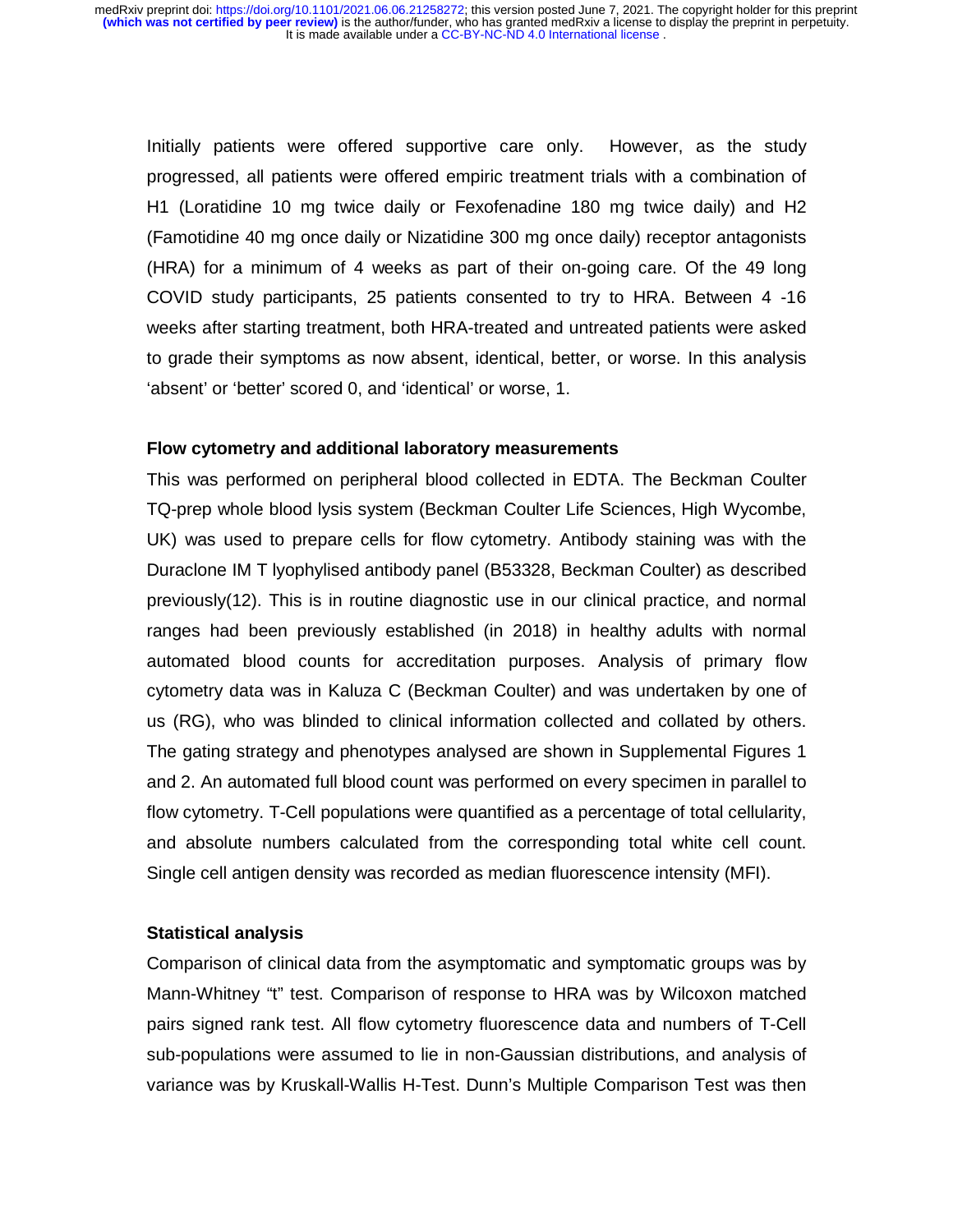used to estimate statistical significance. All statistical analysis was in Prism 9.1 (GraphPad Software, LLC).

#### **Role of the funding source**

None of the authors received personal funding for this study. Initial start-up funding for laboratory tests and consumables was provided by one of the authors' discretionary fund (VG). Further work was made possible by unrestricted donations from one of the authors' (PG) patients and a philanthropic donor to the UCL Cancer Institute, neither of whom contributed either to the design and conduct of the study, or to the analysis of the data.

#### **RESULTS**

#### **Patient characteristics**

49 patients with a diagnosis of long-COVID were recruited. 25 had either PCR or serological evidence for COVID-19. The remainder had suffered their acute illnesses at the start of the pandemic, when PCR testing was not widely available in the UK, and had not subsequently returned positive serology tests. Only 1 had been vaccinated at the time of enrolment into the study. We recruited 16 individuals known to have had acute COVID infection but who had recovered rapidly and uneventfully to serve as asymptomatic controls. The majority in this group are healthcare professionals; all had had either positive PCR tests or serology, and 14 had received at least one vaccination dose (Pfizer) at the time of enrolment.

Participants' baseline clinical features are shown in Table 1. Almost all long-COVID patients were polysymptomatic (95.8%) as described by others (13), with an average of 4.58/11 typical symptoms (range  $1 - 10$ ). The average symptom duration was 268.9 days (range 87-402) at the time of referral and participation in the study. Long-COVID patients were relatively young (mean 43; range 25 – 65 years) and showed a female preponderance (29/49; 60.4%). 17/49 long-COVID patients had a history of atopy, which is in keeping with reports that atopy is predictive of mild acute disease(14)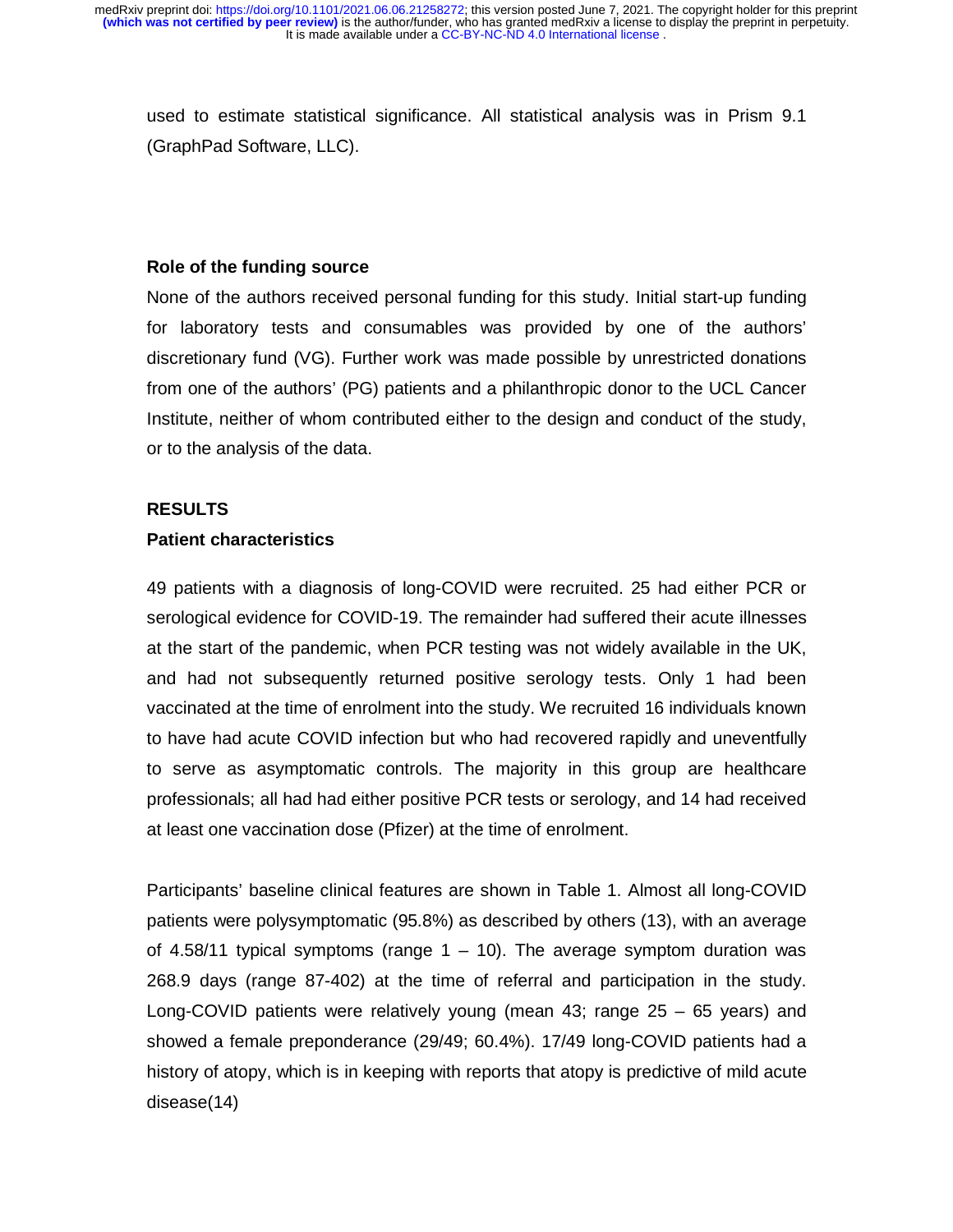#### **Routine Blood Tests**

These were undertaken at first presentation to our clinic, and included full blood count, erythrocyte sedimentation rate, C reactive protein, D-dimer, renal and liver function tests. The results of the were within the normal range in almost every case. 2/49 patients had mildly elevated CRP (NR  $=$  <5mg/L) and 4/49 had a mildly elevated ESR (NR = <15mm/Hr). Circulating total and differential leucocyte numbers were normal in all patients; one patient had an incidental borderline normocytic anemia.

#### **Treatment with HRA**

At first presentation, symptoms were categorised using the symptom grid. 25 patients (16 female, 9 male, mean age 44 years) were treated empirically with HRA, and 24 (14 female, 10 male, mean age 41) either declined HRA or were not offered them because they were first seen before HRA treatment became part of our practice. All patients were offered standard supportive care and advice to control symptoms (NICE guideline NG188: https://www.nice.org.uk/guidance/ng188 /RCGP/SIGN guidelines).

The symptom profiles in the treated and untreated cohorts were similar (Supplemental Figure 3). HRA treatment reduced average symptom burden by 59.7% (Figure 1a). The mean time to response was 29.6 days (median 26 days; range 6 – 89 days). 5 patients (20%) reported complete resolution of all symptoms, 13 (52%) experienced some improvement, 6 reported no change, and one deteriorated, (developing PEM and insomnia shortly after starting Loratidine and Famotidine)**.** Patients reported improvements in all symptoms except dysautonomia (Supplemental Figure 4). There was no correlation between SARS-CoV2 antibody status and response to HRA. Of the 17 long-COVID patients with a history of atopy, 11 received HRA, and of these 8 reported a clinical improvement.

The 24 patients who did not receive HRA were also reassessed between 28 and 119 days after their initial blood tests (median 56 days). 24% reported some spontaneous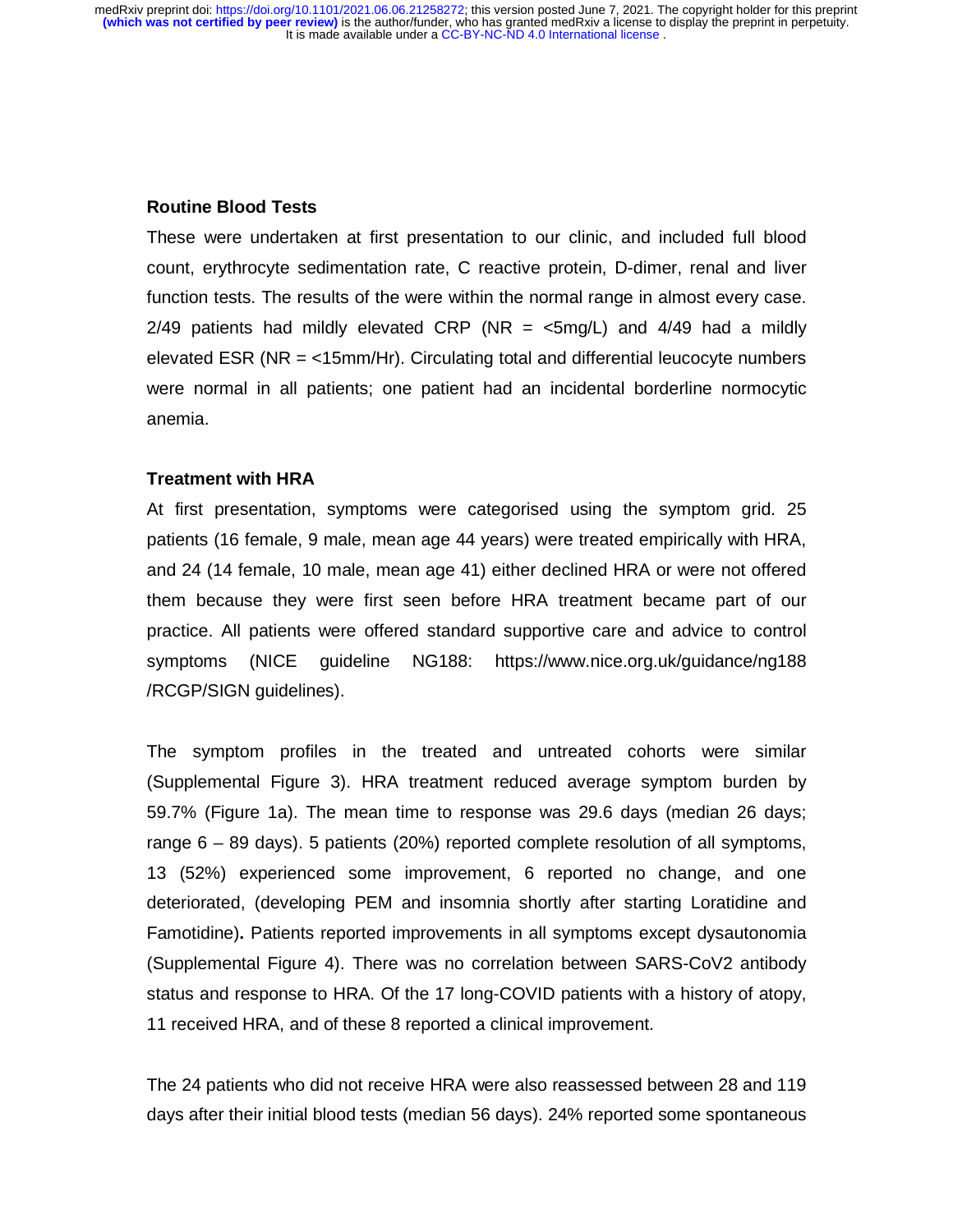improvement in their symptoms. One experienced a spontaneous full recovery, and 5 reported a reduction in some but not all symptoms. However, the majority (16, 67%) reported no change, and 2 (8%) developed new additional symptoms (Figure 1b). There was no correlation between SARS-CoV2 antibody status and spontaneous resolution of symptoms in this group.

#### **T-Cell compartments**

Flow cytometry was performed once as part of the initial blood tests. Despite the time that had elapsed from the acute COVID-19 illness (see Table 1**,** Long-COVID symptomatic 87 - 408 days, asymptomatic controls 100 - 404 days), we observed marked perturbations in the numbers of circulating effector memory (EM) T-Cells.

25/49 symptomatic and 3/16 asymptomatic participants had CD4+ EM counts that were below the lower limit of the normal range (Figure 2a), and receiver operating characteristic (ROC) analysis confirmed that the CD4+ EM count could distinguish the two groups (Figure 2b). 43/49 long-COVID patients and 14/16 of the asymptomatic group had reduced CD8+ EM counts, which were below the median of the normal range (Figure 3a). Although the mean count was lower in the long-COVID than in the asymptomatic group, the CD8+ EM count did not distinguish the two cohorts in a ROC analysis (Figure 3b)**.** All other T-Cell compartments, including CD4+ and CD8+ central memory (CM) cells, were within normal limits.

Our antibody panel allowed us to compare the expression levels (antigen densities) of proteins important for regulating T-Cell function(15). We observed that the antigen density of PD-1 (Programmed cell death protein 1, CD279) was significantly increased in both CD4+ and CD8+ CM cells in all participants, although this was more marked in symptomatic long-COVID patients (Figure 4a). Intriguingly, CD28 expression was significantly increased in CD4+ CM cells in the asymptomatic group, but not the long-COVID group (Figure 4b). Expression of both proteins was similar in all other T-Cell compartments, and expression of CD57 did not vary significantly.

Although both the numbers of circulating EM T-Cells, and combined PD1 and CD28 antigen density in CM cells distinguished asymptomatic from symptomatic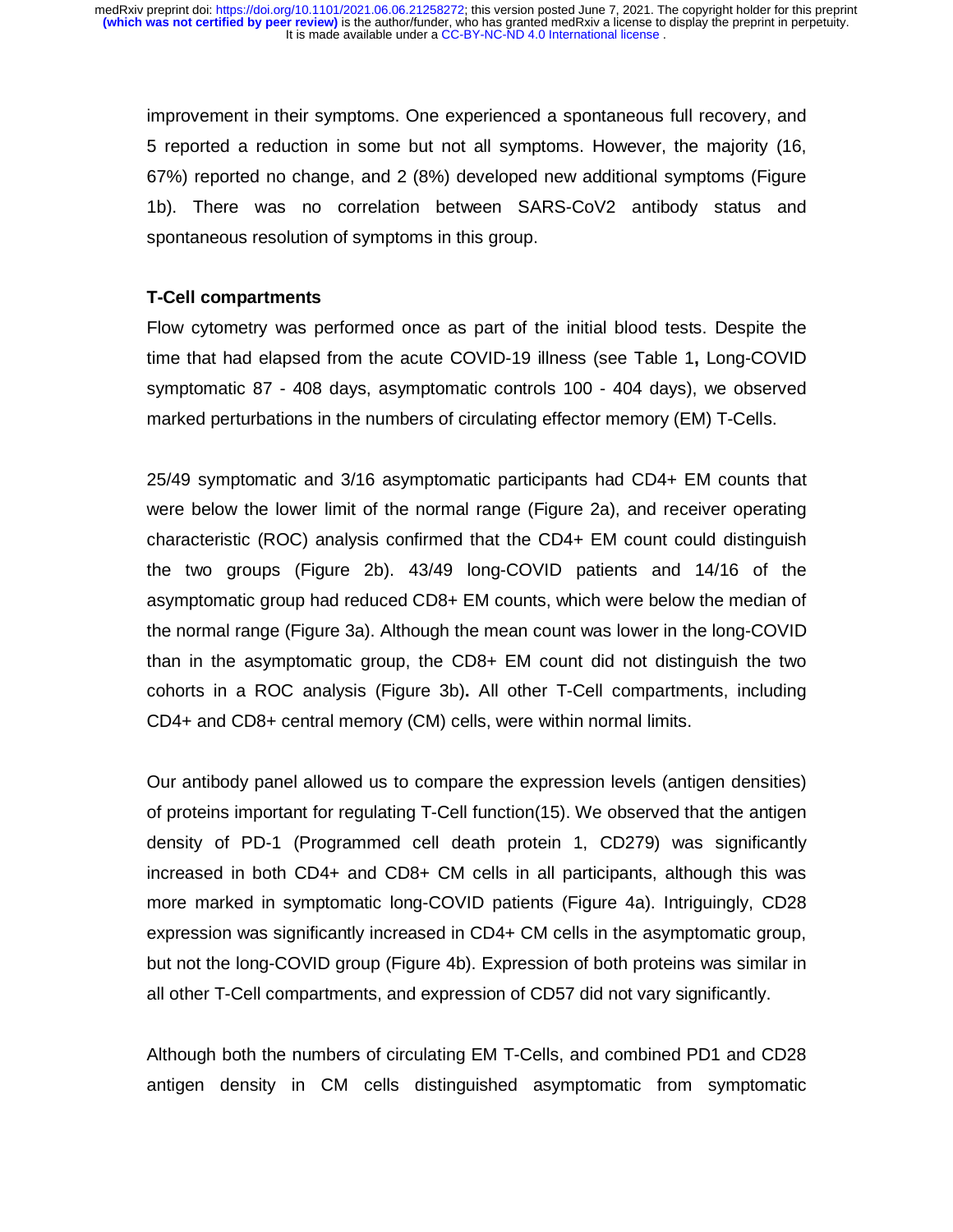participants (Figure 2b, Supplemental Figure 5), neither predicted responsiveness to HRA.

#### **DISCUSSION**

The majority of patients with long-COVID will have had a mild or asymptomatic initial infection, and many are eventually diagnosed several months later. In this preliminary study, we report the clinical and immunological features of 49 such patients, none of whom had received prior medical treatment for COVID-19, comparing them with an age-matched cohort of patients who made full and uneventful recoveries from COVID-19. We have classified their symptoms and documented their clinical response to readily available low-cost medications (combined HRA), and quantified their peripheral blood T-Cells using an assay that is in routine use in a local diagnostic laboratory.

In keeping with other early series, we saw a preponderance of younger females with few comorbidities, although 35% had a past history of atopy. The majority were polysymptomatic and presented up to 400 days after their initial infection. Our key observations are that (i) While in the untreated group some 25% of patients' symptoms improved over 4-17 weeks without specific pharmacological intervention, in the HRA-treated group significantly more (72%) reported a reduction in the number of symptoms. (ii) Average CD8+ EM T-Cell counts remained low for up to 400 days following COVID-19 irrespective of symptoms (total automated lymphocyte counts were normal). (iii) Symptomatic long-COVID was in addition associated with significantly lower CD4+ EM T-Cell counts. (iv) Levels of PD-1 were increased on CD4+ and CD8+ CM T-Cells in all participants (more marked in long-COVID), although CD4+ and CD8+ CM T-Cell counts were normal. (v) CD28 levels were higher on the CD4+ CM cells of the asymptomatic recovered group.

The slow clinical response of long-COVID to HRA does not support a classical antianaphylactic mechanism of action. Both CD4+ and CD8+ T-Cells express H1 and H2 histamine receptors, each of which modulates lymphocyte function *via* distinct intracellular pathways(16). Furthermore, Famotidine may also contribute to T-Cell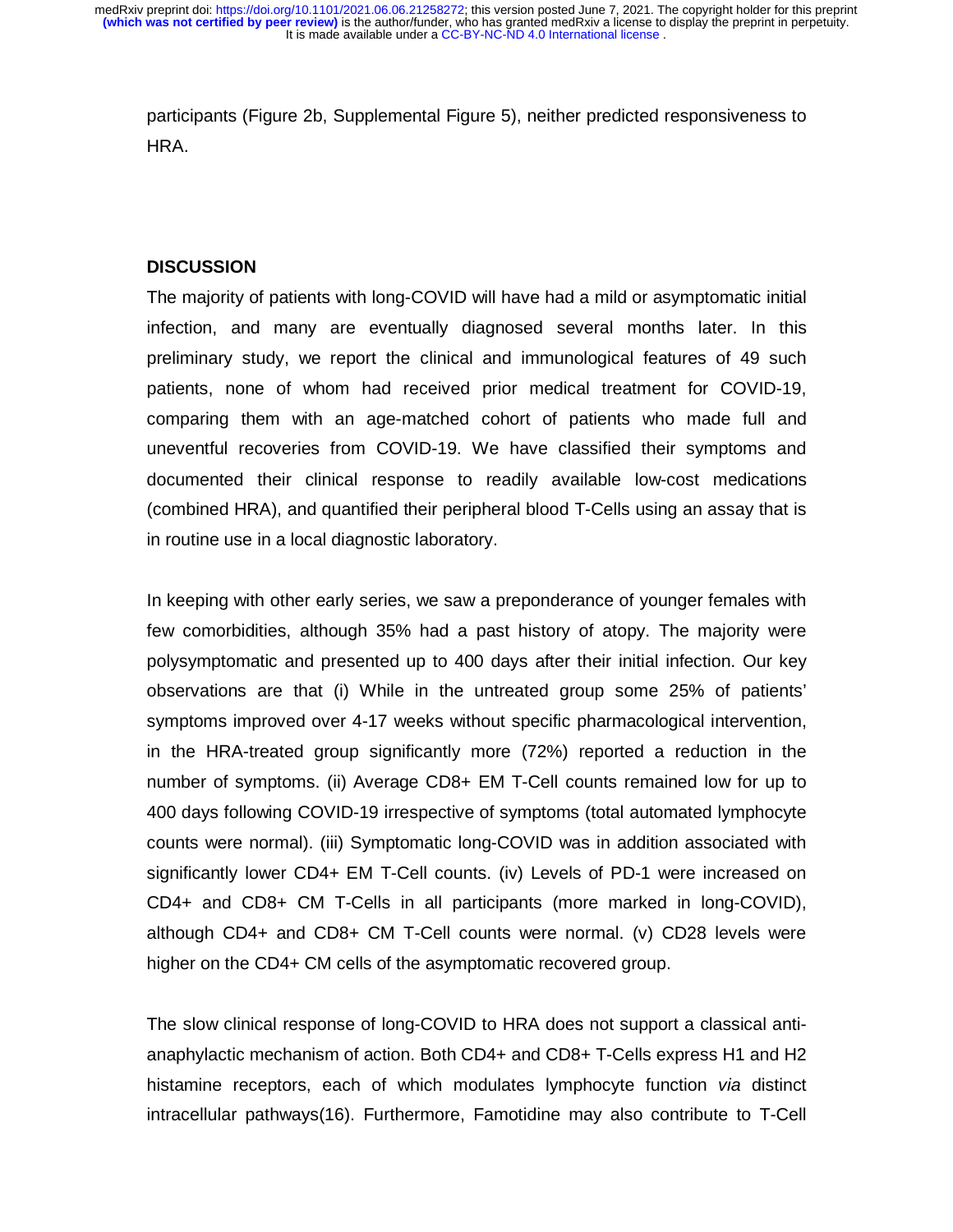desensitisation by stabilising H2 receptor conformation through beta-Arrestin (17,18). Accordingly, we postulate that HRA may reduce long-COVID symptoms by blocking the histamine-dependent paracrine regulation of T-Cell function. HRA improved all symptoms except dysautonomia (postural tachycardia syndrome, POTS), suggesting that this particular feature of long-COVID is driven by another mechanism. In support of this notion, COVID is increasingly recognised as triggering loss of tolerance to autoantigens (19,20), and we note that dysautonomia has been associated with both antecedent viral infections and autoantibodies to adrenergic and cholinergic receptors(19).

To our knowledge this is the first report of a rapid turnaround, routine laboratory test detecting persisting abnormalities in the circulating T-Cell landscape many months after mild COVID infection, irrespective of whether or not patients had fully recovered. Our data suggest a late, chronic phase of the T-Cell response to SARS-CoV2, perhaps linked to the earlier multi-specific and cytotoxic CM and EM responses seen in the acute infection(21,22). We found significantly lower numbers of circulating CD8+ EM cells in both our asymptomatic and long-COVID cohorts. Interestingly, in patients with acute COVID infection, dominant CD8+ T-Cell responses correlate with milder disease, suggesting a protective role in the suppression of pathogenic inflammatory responses (7,9). In contrast, our observations were made several months after the acute illness had resolved, and suggest that reduced numbers of CD8+ EM cells at this stage are linked to the recovery from COVID-19 infection itself, rather than to the development of long-COVID.

We also observed several changes restricted to patients with long COVID, including lower numbers of CD4+ EM cells, and an increased expression density of PD1 on both CD4+ and CD8+ CM cells. PD-1 acts as a co-inhibitory molecule for several CD4+ and CD8+ T-Cell functions, contributes to immunological memory(23) and is associated with T-Cell apoptosis and exhaustion in the context of chronic viral infection(24). Our additional finding of increased expression density of CD28, a costimulatory molecule present on both CD4+ and CD8+ T-Cells essential for signal transduction and triggering, was limited to those individuals who had made an uneventful recovery from COVID infection, and this phenomenon may represent a longer term, "healthy" and proportionate immune response to SARS-CoV2 infection.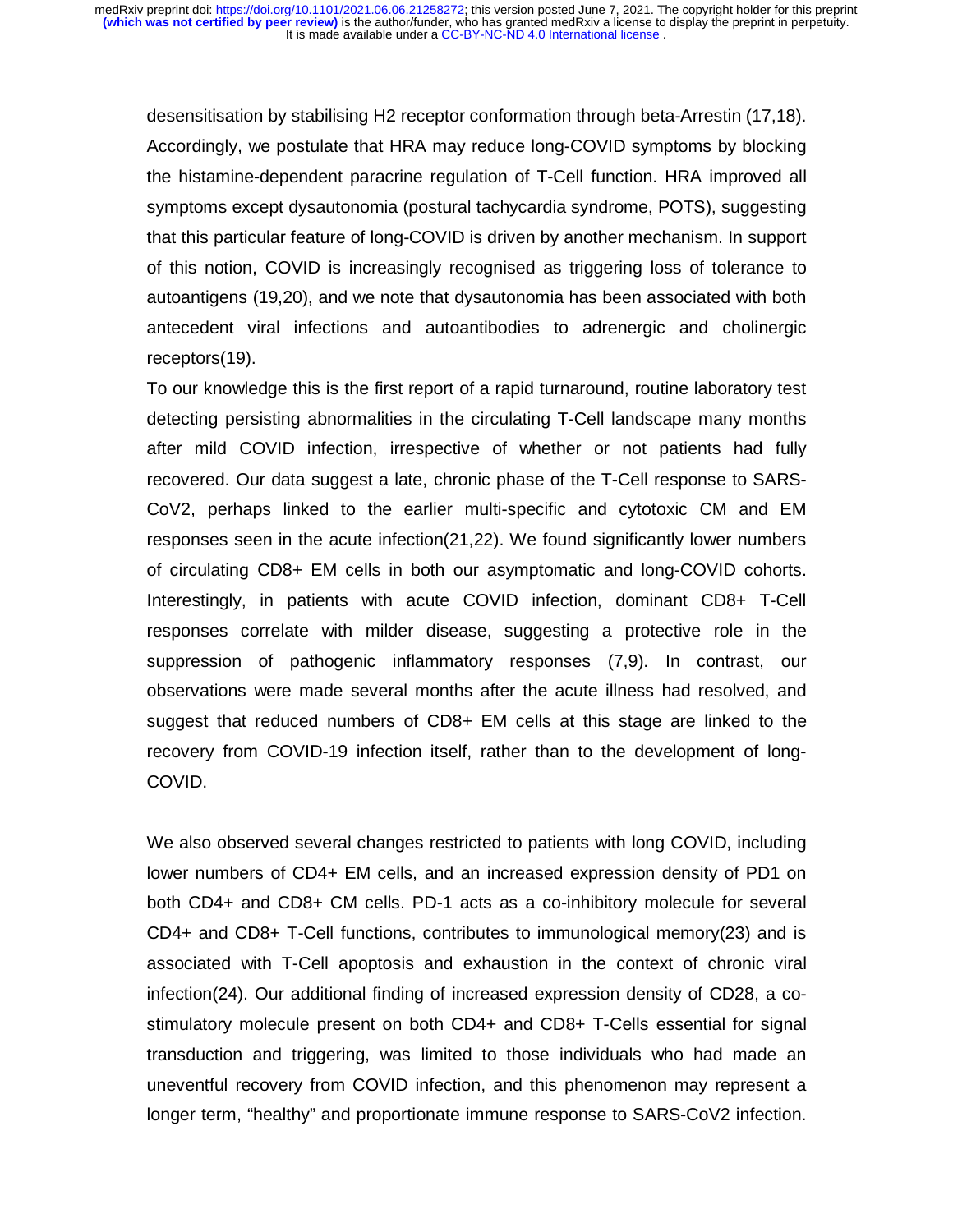Finally, our detection of changes in T-Cell landscape so late after infection suggest the possibility that SARS-CoV2 could persist for longer than originally assumed. Only further work will determine whether this might be associated with preliminary *in vitro*  observations of the potential for reverse transcription of SARS-CoV2 RNA and genomic integration in human cells(25) .

Rather than being hypothesis-driven, this was a "real life" study prompted by the clear, emerging clinical imperative presented by long-COVID, as well as suggestions that HRA may be effective in reducing symptoms, which in turn may relate to measurable, objective abnormalities in circulating T-Cell landscape. As a preliminary observational report from a single-centre, it has several limitations. However, our intriguing observations merit refinement in future prospective studies exploring the clinical signal of HRA response together with a more detailed investigation of the mechanisms underlying long term abnormalities in the T-Cell landscape in long-COVID. Finally, and with further development in a larger cohort, flow cytometric analysis may provide a rapid and straightforward diagnostic test for long COVID itself.

#### **LEGENDS TO TABLE1 AND FIGURES 1-4**

#### **Table 1 Baseline characteristics of the study participants**

**Figure 1 Response to HRA in symptomatic patients (a)** Mean symptom burden (± SD) in symptomatic patients before and after HRA treatment (n=25). Before treatment symptom range 1-8, mean  $4.28/11 \pm 1.7$  after treatment range 0-6, mean 2.68/11 ± 1.9. p<0.0001, Wilcoxon matched-pairs signed rank test. **(b)** Change in symptom burden in symptomatic patients who did (n=25) and did not (n=24) receive HRA. Red line denotes median. HRA 59.75% reduction, untreated 10.6%. HRA: pretreatment symptom burden range  $1 - 8$ , mean  $4.28 \pm 1.7$ ; post treatment symptom burden range  $0 - 6$ , mean 2.68  $\pm$  1.9. Untreated: pre-treatment symptom burden range  $1 - 10$ , mean  $4.91 \pm 2.6$ ; symptom burden range at follow up  $0 - 8$ , mean  $4.39$  $\pm$  2.6. (p=0.0052, Mann-Whitney test).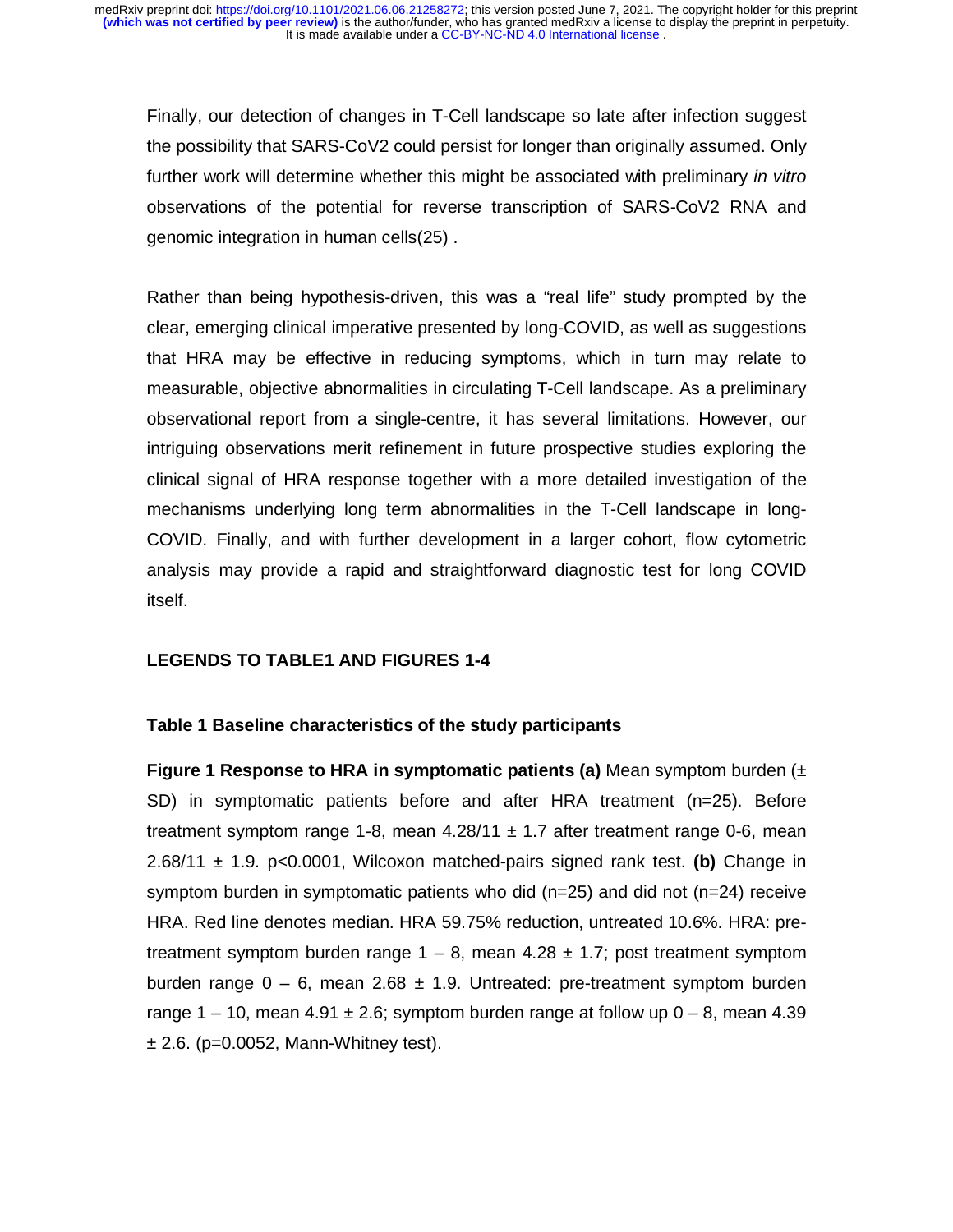**Figure 2 Reduced CD4+ EM T cells distinguish long-COVID patients from the asymptomatic fully recovered group (a)** Circulating CD4+ Effector Memory T cells (x10<sup>9</sup>/L) in healthy volunteers (black), asymptomatic recovered (blue) and symptomatic long-COVID (red) participants. Dashed line, LLN, lower limit of normal. Healthy volunteers: mean  $0.276x10^9$ /L, range  $0.140x10^9$ /L –  $0.735x10^9$ /L. Asymptomatic: mean 0.211 x10 $^9$ /L, range 0.079x10 $^9$ /L – 0.359 x10 $^9$ /L. Symptomatic: mean 0.154 x10<sup>9</sup>/L, range 0.020 x10<sup>9</sup>/L – 0.433 x10<sup>9</sup>/L. p (healthy volunteers vs symptomatic) = <0.0001, p (asymptomatic *vs* symptomatic) = 0.073 (Kruskall-Wallis test). **(b)** Receiver operating characteristic curve of CD4+ EM T cell number in symptomatic (long-COVID) and asymptomatic participants. Red dashed-line, random classifier. AUC, area under curve (c-statistic).

**Figure 3 CD8+ EM T-Cell counts remain low after COVID-19 irrespective of**  symptoms (a) Circulating CD8+ Effector Memory T cells (x10<sup>9</sup>/L) in healthy volunteers (black), asymptomatic (blue) and symptomatic (red) participants. Dashed line, median of normal range. Healthy volunteers: mean  $0.209x10^9$ /L, range 0.077x10<sup>9</sup>/L – 0.444x10<sup>9</sup>/L. Asymptomatic: mean 0.144 x10<sup>9</sup>/L, range 0.056x10<sup>9</sup>/L – 0.594 x10<sup>9</sup>/L. Symptomatic: mean 0.117 x10<sup>9</sup>/L, range 0.007 x10<sup>9</sup>/L – 0.306 x10<sup>9</sup>/L. p (healthy volunteers *vs* symptomatic) = <0.0001, p (healthy volunteers *vs*  asymptomatic) = 0.045 (Kruskall-Wallis test). **(b)** Receiver operating characteristic curve of CD8+ EM T cell number in symptomatic (long-COVID) and asymptomatic participants. Red dashed-line, random classifier. AUC, area under curve (c-statistic).

**Figure 4 CM T cell PD1 and CD28 levels distinguish long-COVID patients from the asymptomatic fully recovered group (a)** PD1 antigen density expressed as median fluorescence intensity (MFI, arbitrary units) in CD4+ (left) and CD8+ CM T cells. **CD4+ CM**: Healthy volunteers, mean 292AU, range 246-321AU. Asymptomatic, mean 313AU, range 279-381AU. Symptomatic, mean 313AU, range 259-383AU. p (healthy volunteers *vs* symptomatic) = 0.0002, p (healthy volunteers *vs* asymptomatic) = 0.024 (Kruskall-Wallis test). **CD8+ CM**: Healthy volunteers, mean 292AU, range 249-329AU. Asymptomatic, mean 344AU, range 274-477AU. Symptomatic, mean 352AU, range 256-451AU. p (healthy volunteers *vs*  symptomatic) = *<*0.0001, p (healthy volunteers *vs* asymptomatic) = 0.0006 (Kruskall-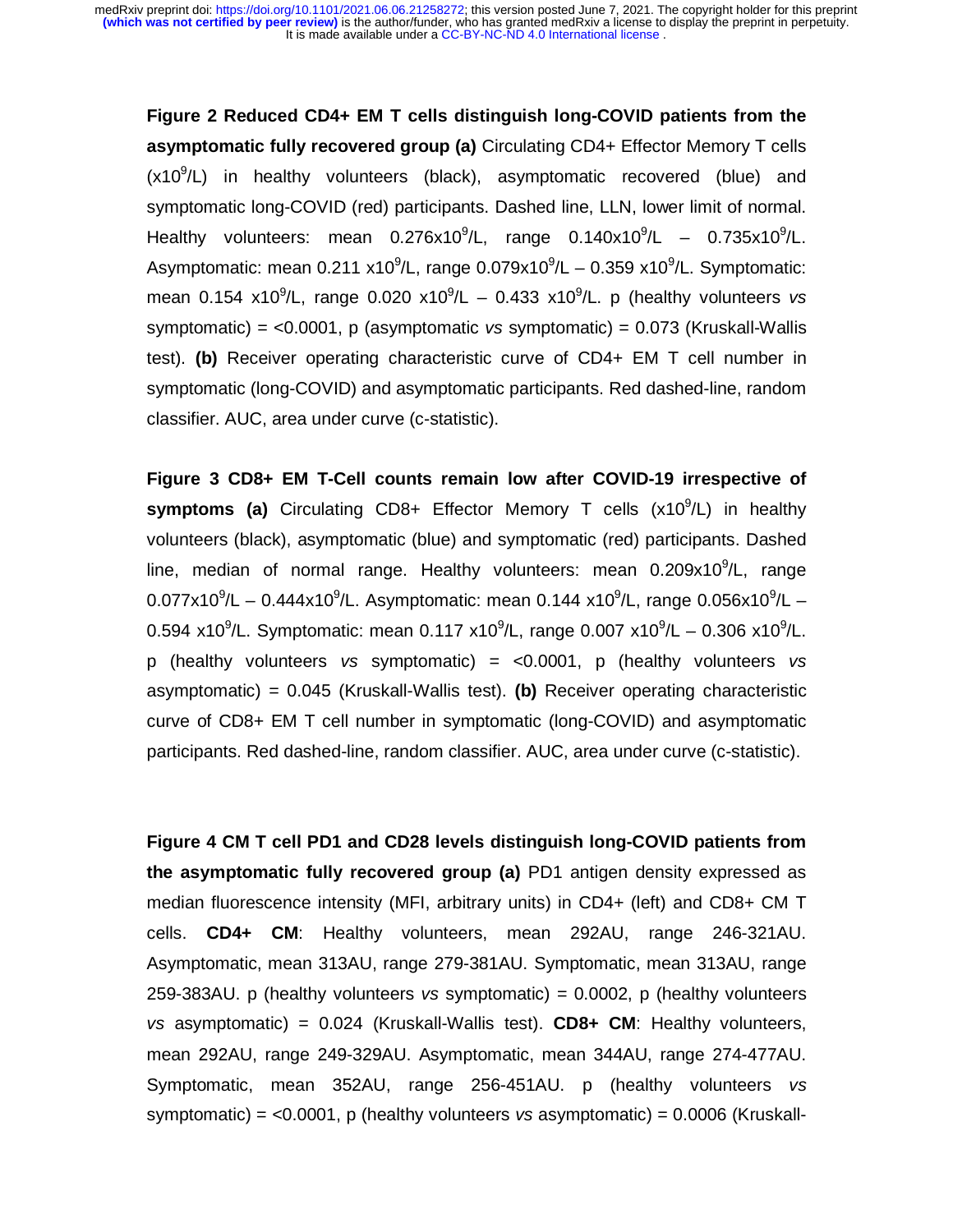Wallis test). **(b)** CD28 antigen density in CD4+ (left) and CD8+ CM T cells. **CD4+ CM**: Healthy volunteers, mean 496AU, range 435-532AU. Asymptomatic: mean 528AU, range 453-572AU. Symptomatic: mean 508AU, 437-563AU. p (healthy volunteers *vs* symptomatic) = 0.068, p (healthy volunteers *vs* asymptomatic) = 0.0006 (Kruskall-Wallis test). **CD8+ CM**: Healthy volunteers: mean 469AU, range 420-512AU. Asymptomatic: mean 499AU, range 438-547AU. Symptomatic: mean 472AU, range 395-532AU. p (symptomatic *vs* symptomatic) = 0.0402, p (healthy volunteers *vs* asymptomatic) = 0.0087 (Kruskall-Wallis test).

#### **LEGENDS TO SUPPLEMENTAL FIGURES**

**Supplemental Figure 1** Gating strategy used to identify T cell compartments

**Supplemental Figure 2** T cell compartments that were quantified, and their defining surface phenotypes.

**Supplemental Figure 3** Symptom profile of long-COVID patients who received HRA, and those who did not (untreated group)

**Supplemental Figure 4** Reduction in each symptom type following treatment with HRA. Neurology and neurosensory (69% reduction/resolution), dermatology (66.6% reduction/resolution), chest pain (53.8% reduction/resolution), neuropsychiatry (42.8% reduction/resolution), gastrointestinal (37.5% reduction/resolution), fatigue (31.2% reduction/resolution), constitutional (30% reduction/resolution), ENT (20% reduction/resolution), breathlessness (20% reduction/resolution) and post-exertional malaise (8.3% reduction/resolution),

**Supplemental Figure 5** Scatter plots showing CD28 and PD1 antigen density in CD4+ (left) and CD8+ EM cells following mild COVID-19. Symptomatic (Long-COVID) and asymptomatic recovered group as indicated. ULN, upper limit of normal. LLN, lower limit of normal.

#### **REFERENCES**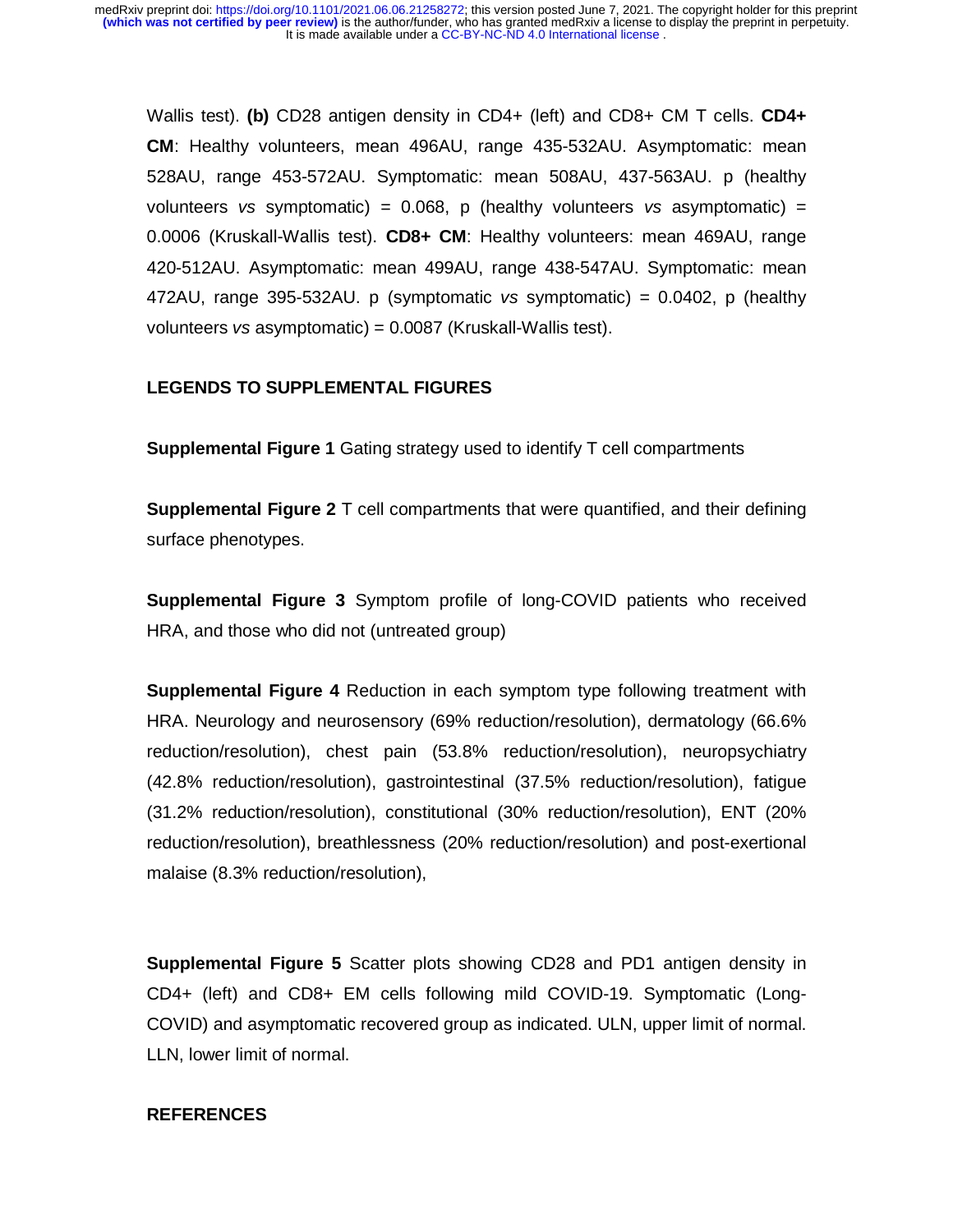- 1. Nalbandian A, Sehgal K, Gupta A, Madhavan M v, McGroder C, Stevens JS, et al. Postacute COVID-19 syndrome. Nature Medicine. Nature Research; 2021.
- 2. Augustin M, Schommers P, Stecher M, Dewald F, Gieselmann L, Gruell H, et al. Post-COVID syndrome in non-hospitalised patients with COVID-19: a longitudinal prospective cohort study. The Lancet regional health Europe [Internet]. 2021;6:100122. Available from: http://www.ncbi.nlm.nih.gov/pubmed/34027514
- 3. Briggs A, Vassall A. SCI VIRUS DIALYSIS 1. 2020.
- 4. Gorna R, MacDermott N, Rayner C, Oâ M, Evans S, Agyen L, et al. Long COVID guidelines need to reflect lived experience. The Lancet [Internet]. 2021;397:455–7. Available from: https://doi.org/10.20944/preprints202101.0132.v1
- 5. Brenu EW, van Driel ML, Staines DR, Ashton KJ, Ramos SB, Keane J, et al. Immunological abnormalities as potential biomarkers in Chronic Fatigue Syndrome/Myalgic Encephalomyelitis. Journal of Translational Medicine. 2011;9.
- 6. Mandarano AH, Maya J, Giloteaux L, Peterson DL, Maynard M, Gottschalk CG, et al. Myalgic encephalomyelitis/chronic fatigue syndrome patients exhibit altered T cell metabolism and cytokine associations. Journal of Clinical Investigation. 2020;130(3):1491– 505.
- 7. Sekine T, Perez-Potti A, Rivera-Ballesteros O, Strålin K, Gorin J-B, Olsson A, et al. Robust T Cell Immunity in Convalescent Individuals with Asymptomatic or Mild COVID-19. Cell. 2020 Oct;183(1).
- 8. Chen Z, John Wherry E. T cell responses in patients with COVID-19. Nature Reviews Immunology. 2020;20(9):529–36.
- 9. Peng Y, Mentzer AJ, Liu G, Yao X, Yin Z, Dong D, et al. Broad and strong memory CD4+ and CD8+ T cells induced by SARS-CoV-2 in UK convalescent individuals following COVID-19. Nature Immunology. 2020;21(11):1336–45.
- 10. Dan JM, Mateus J, Kato Y, Hastie KM, Yu ED, Faliti CE, et al. Immunological memory to SARS-CoV-2 assessed for up to 8 months after infection. Science. 2021;371(6529).
- 11. Daugherty SE, Guo Y, Heath K, Dasmariñas MC, Jubilo KG, Samranvedhya J, et al. Risk of clinical sequelae after the acute phase of SARS-CoV-2 infection: retrospective cohort study. BMJ [Internet]. 2021;n1098–n1098. Available from: https://www.bmj.com/lookup/doi/10.1136/bmj.n1098
- 12. Gupta R, Gant VA, Williams B, Enver T. Increased Complement Receptor-3 levels in monocytes and granulocytes distinguish COVID-19 patients with pneumonia from those with mild symptoms. International Journal of Infectious Diseases. 2020;99.
- 13. Greenhalgh T, Knight M, A'Court C, Buxton M, Husain L. Management of post-acute covid-19 in primary care. The BMJ. 2020;370.
- 14. Keswani A, Dhana K, Rosenthal JA, Moore D, Mahdavinia M. Atopy is predictive of a decreased need for hospitalization for coronavirus disease 2019. Annals of Allergy, Asthma & Immunology. 2020 Oct;125(4).
- 15. Larbi A, Fulop T. From "truly naïve" to "exhausted senescent" T cells: When markers predict functionality. Cytometry Part A. 2014 Jan;85(1).
- 16. Sachs B, Hertl M, Merk HF, Sachs B. Histamine Receptors on Lymphocytes: Distribution and Functional Significance [Internet]. Vol. 13, Skin Pharmacol Appl Skin Physiol. 2000. Available from: www.karger.comwww.karger.com/journals/sph
- 17. Bond RA, Lucero Garcia-Rojas EY, Hegde A, Walker JKL. Therapeutic Potential of Targeting ß-Arrestin. Frontiers in Pharmacology. 2019;10.
- 18. Alonso N, Zappia CD, Cabrera M, Davio CA, Shayo C, Monczor F, et al. Physiological implications of biased signaling at histamine H2 receptors. Frontiers in Pharmacology. 2015 Mar 10;6.
- 19. Ruzieh M, Batizy L, Dasa O, Oostra C, Grubb B. The role of autoantibodies in the syndromes of orthostatic intolerance: a systematic review. Vol. 51, Scandinavian Cardiovascular Journal. Taylor and Francis Ltd; 2017. p. 243–7.
- 20. Wallukat G, Hohberger B, Wenzel K, Fürst J, Schulze-Rothe S, Wallukat A, et al. Functional autoantibodies against G-protein coupled receptors in patients with persistent Long-COVID-19 symptoms. Journal of Translational Autoimmunity. 2021;4.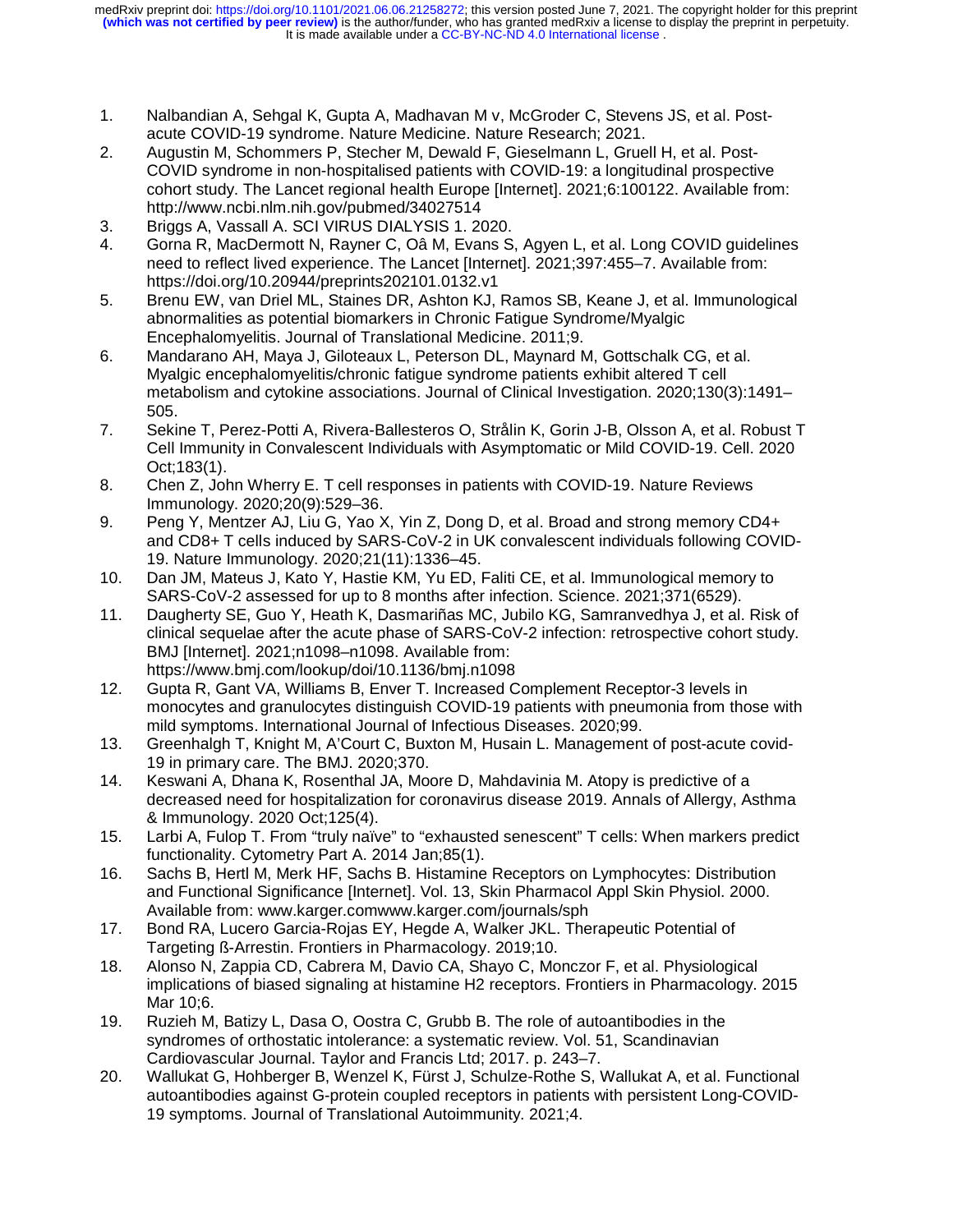It is made available under a [CC-BY-NC-ND 4.0 International license](http://creativecommons.org/licenses/by-nc-nd/4.0/) . **(which was not certified by peer review)** is the author/funder, who has granted medRxiv a license to display the preprint in perpetuity. medRxiv preprint doi: [https://doi.org/10.1101/2021.06.06.21258272;](https://doi.org/10.1101/2021.06.06.21258272) this version posted June 7, 2021. The copyright holder for this preprint

- 21. Laing AG, Lorenc A, del Molino del Barrio I, Das A, Fish M, Monin L, et al. A dynamic COVID-19 immune signature includes associations with poor prognosis. Nature Medicine. 2020 Oct 17;26(10).
- 22. Blanco-Melo D, Nilsson-Payant BE, Liu W-C, Uhl S, Hoagland D, Møller R, et al. Imbalanced Host Response to SARS-CoV-2 Drives Development of COVID-19. Cell. 2020 May;181(5).
- 23. Bennett F, Luxenberg D, Ling V, Wang I-M, Marquette K, Lowe D, et al. Program Death-1 Engagement Upon TCR Activation Has Distinct Effects on Costimulation and Cytokine-Driven Proliferation: Attenuation of ICOS, IL-4, and IL-21, But Not CD28, IL-7, and IL-15 Responses. The Journal of Immunology. 2003 Jan 15;170(2).
- 24. Jubel JM, Barbati ZR, Burger C, Wirtz DC, Schildberg FA. The Role of PD-1 in Acute and Chronic Infection. Vol. 11, Frontiers in Immunology. Frontiers Media S.A.; 2020.
- 25. Zhang L, Richards A, Inmaculada Barrasa M, Hughes SH, Young RA, Jaenisch R. Reversetranscribed SARS-CoV-2 RNA can integrate into the genome of cultured human cells and can be expressed in patient-derived tissues. Available from: https://doi.org/10.1073/pnas.2105968118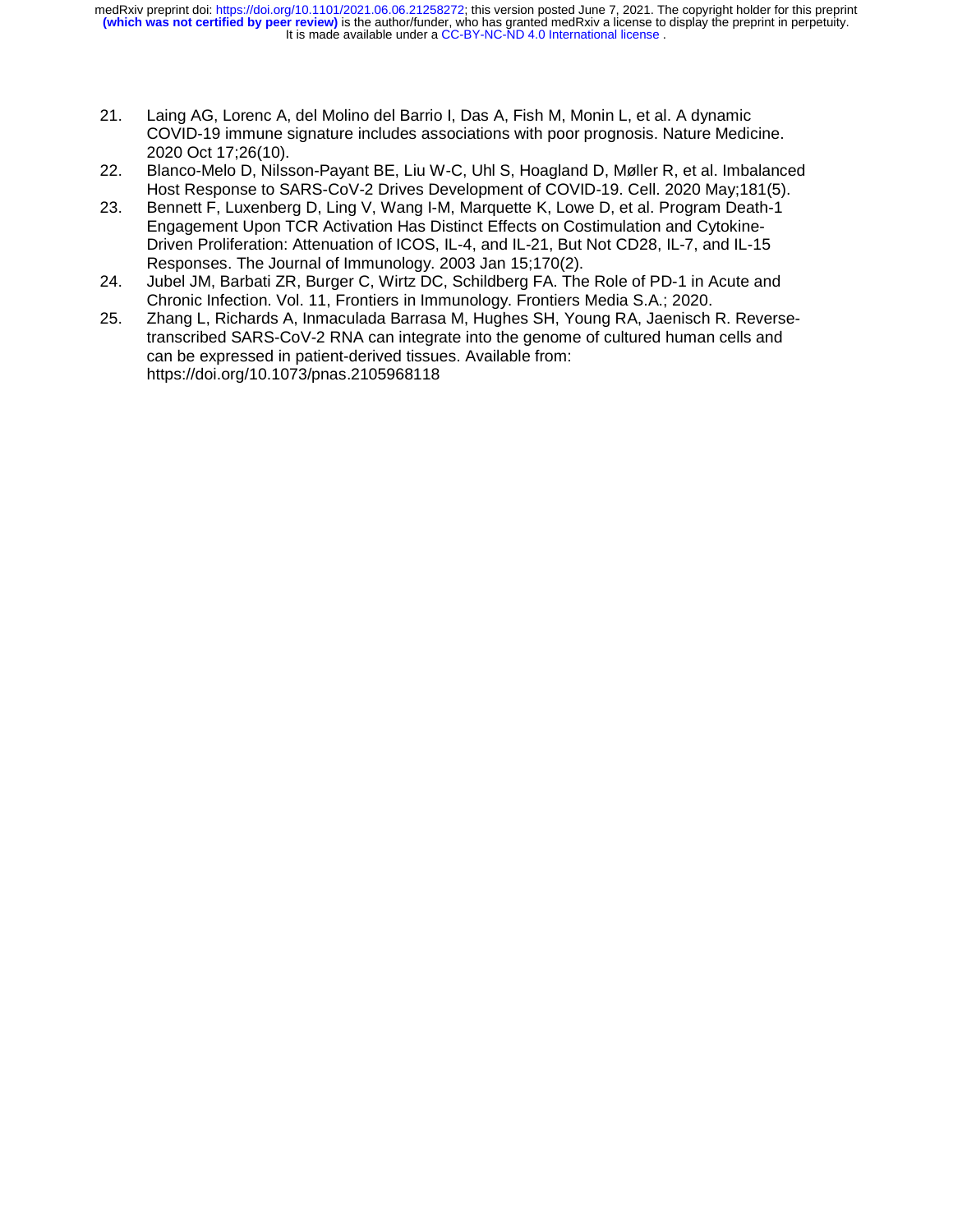## **Table 1.**

| <b>Clinical characteristics</b>                                                                                                                                                                                               | Long-COVID                                                                                                                               | post-COVID<br>controls                                                                                                                                                                                                            |  |
|-------------------------------------------------------------------------------------------------------------------------------------------------------------------------------------------------------------------------------|------------------------------------------------------------------------------------------------------------------------------------------|-----------------------------------------------------------------------------------------------------------------------------------------------------------------------------------------------------------------------------------|--|
|                                                                                                                                                                                                                               | It is made available under a CC-BY-NC-ND 4.0 International license.                                                                      | medRxiv preprint doi: https://doi.org/10.1101/2021.06.06.21258272; this version posted June 7, 2021. The convight holder for this prep<br>(which was not certified by peer review) STIND SONTOFALIRO ET with the granted medIRXIV |  |
| Age range (median)                                                                                                                                                                                                            | $25 - 65(43)$                                                                                                                            | 25-72 (34.5)                                                                                                                                                                                                                      |  |
| Female (%)                                                                                                                                                                                                                    | 30 (61.2%)                                                                                                                               | $8(50\%)$                                                                                                                                                                                                                         |  |
| <b>Ethnicity</b>                                                                                                                                                                                                              |                                                                                                                                          |                                                                                                                                                                                                                                   |  |
| White                                                                                                                                                                                                                         | 45 (91.8%)                                                                                                                               | 12 (75%)                                                                                                                                                                                                                          |  |
| Asian                                                                                                                                                                                                                         | $2(4.1\%)$                                                                                                                               | 2(12.5%)                                                                                                                                                                                                                          |  |
| <b>Black</b>                                                                                                                                                                                                                  | $1(2\%)$                                                                                                                                 | $1(6.3\%)$                                                                                                                                                                                                                        |  |
| Mixed                                                                                                                                                                                                                         | $1(2\%)$                                                                                                                                 | $1(6.3\%)$                                                                                                                                                                                                                        |  |
|                                                                                                                                                                                                                               |                                                                                                                                          |                                                                                                                                                                                                                                   |  |
| <b>Comorbidities</b><br>1 - cancer, 1 - controlled<br>hypertension                                                                                                                                                            | $2(4.1\%)$                                                                                                                               | 0                                                                                                                                                                                                                                 |  |
| <b>Allergy or atopy</b>                                                                                                                                                                                                       | 16 (32.7%)                                                                                                                               | $1(5.8\%)$                                                                                                                                                                                                                        |  |
| Mean days from acute<br><b>COVID to study testing</b>                                                                                                                                                                         | 271.8 days                                                                                                                               | 321.6 days                                                                                                                                                                                                                        |  |
| <b>Long COVID symptoms</b><br>Fatigue                                                                                                                                                                                         | 36 (73.5%)                                                                                                                               | N/A                                                                                                                                                                                                                               |  |
| Constitutional<br><b>Breathlessness</b><br>Post-exertional malaise<br>Chest pain (non-cardiac)<br>Neurological/neurosensory<br>Neuropsychiatric<br>Dysautonomia<br>Ear, nose and throat<br>Gastrointestinal<br>Dermatological | 31 (63.3%)<br>19 (38.8%)<br>35 (71.4%)<br>18 (36.7%)<br>39 (79.6%)<br>29 (59.2%)<br>14 (28.6%)<br>22 (44.9%)<br>20 (40.8%)<br>23 (46.9%) | N/A<br>N/A<br>N/A<br>N/A<br>N/A<br>N/A<br>N/A<br>N/A<br>N/A<br>N/A                                                                                                                                                                |  |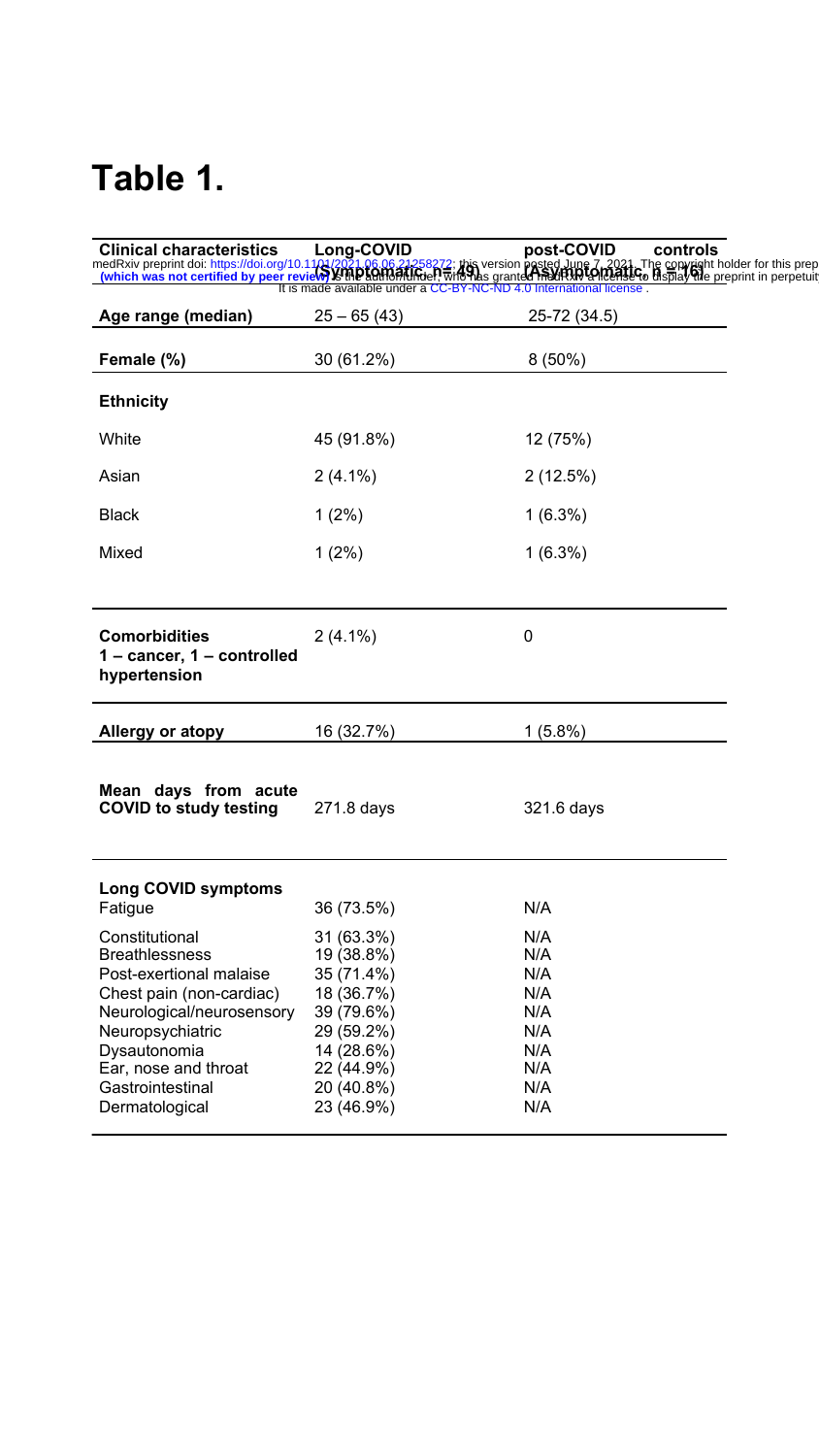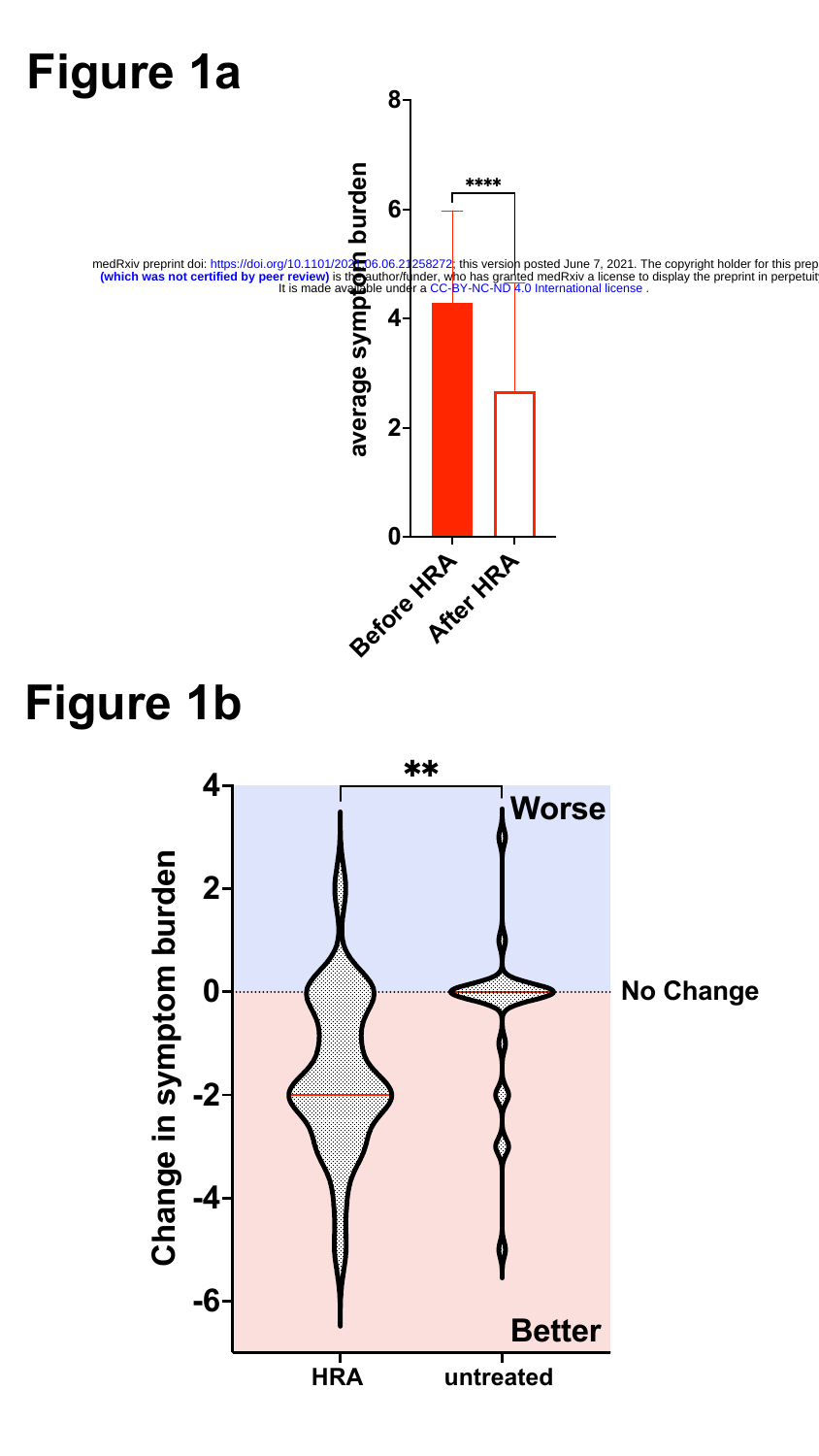

**CD4+ EM symptomatic vs aymptomatic**

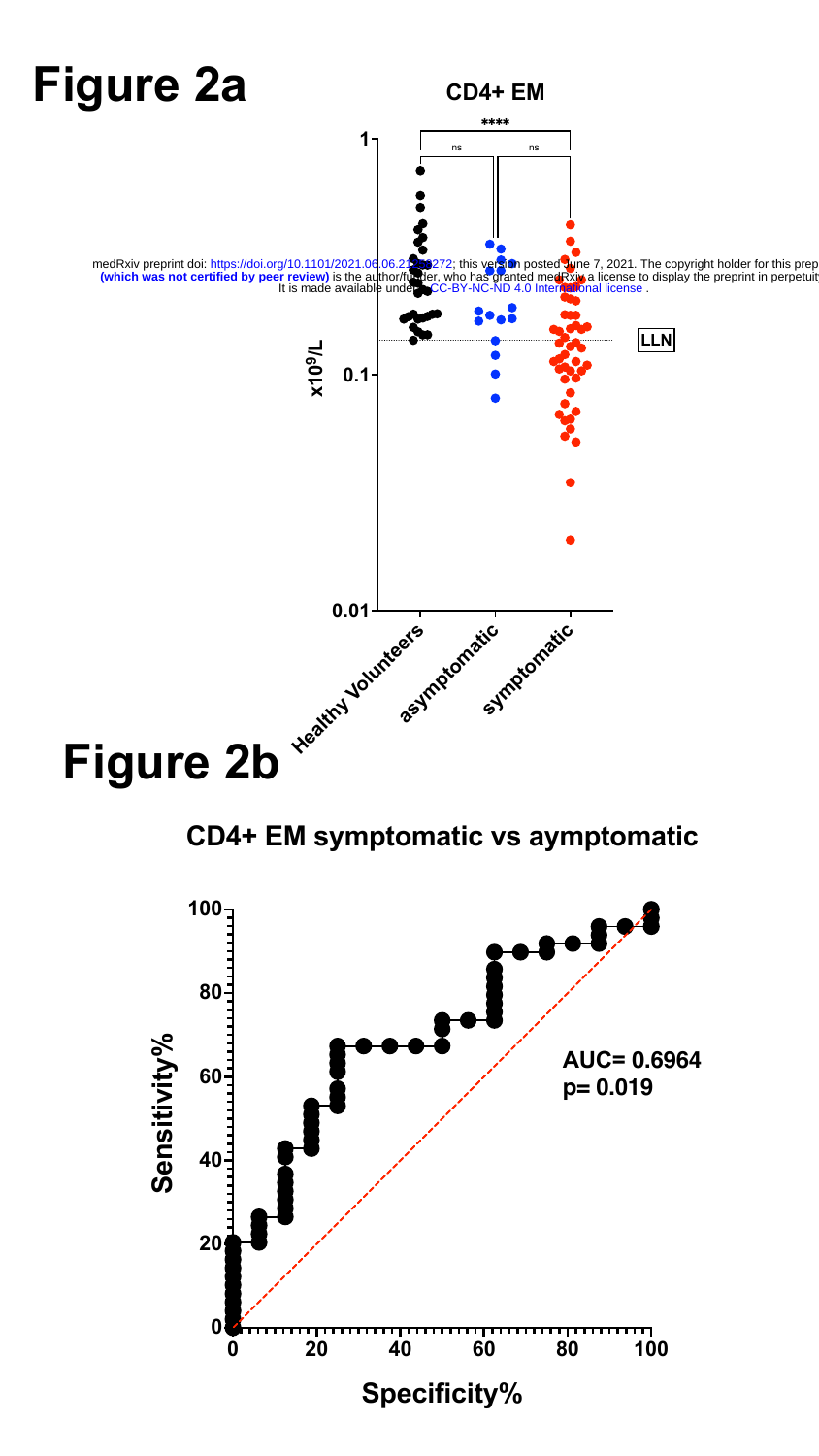

**CD8+ EM Symptomatic vs Asymptomatic**